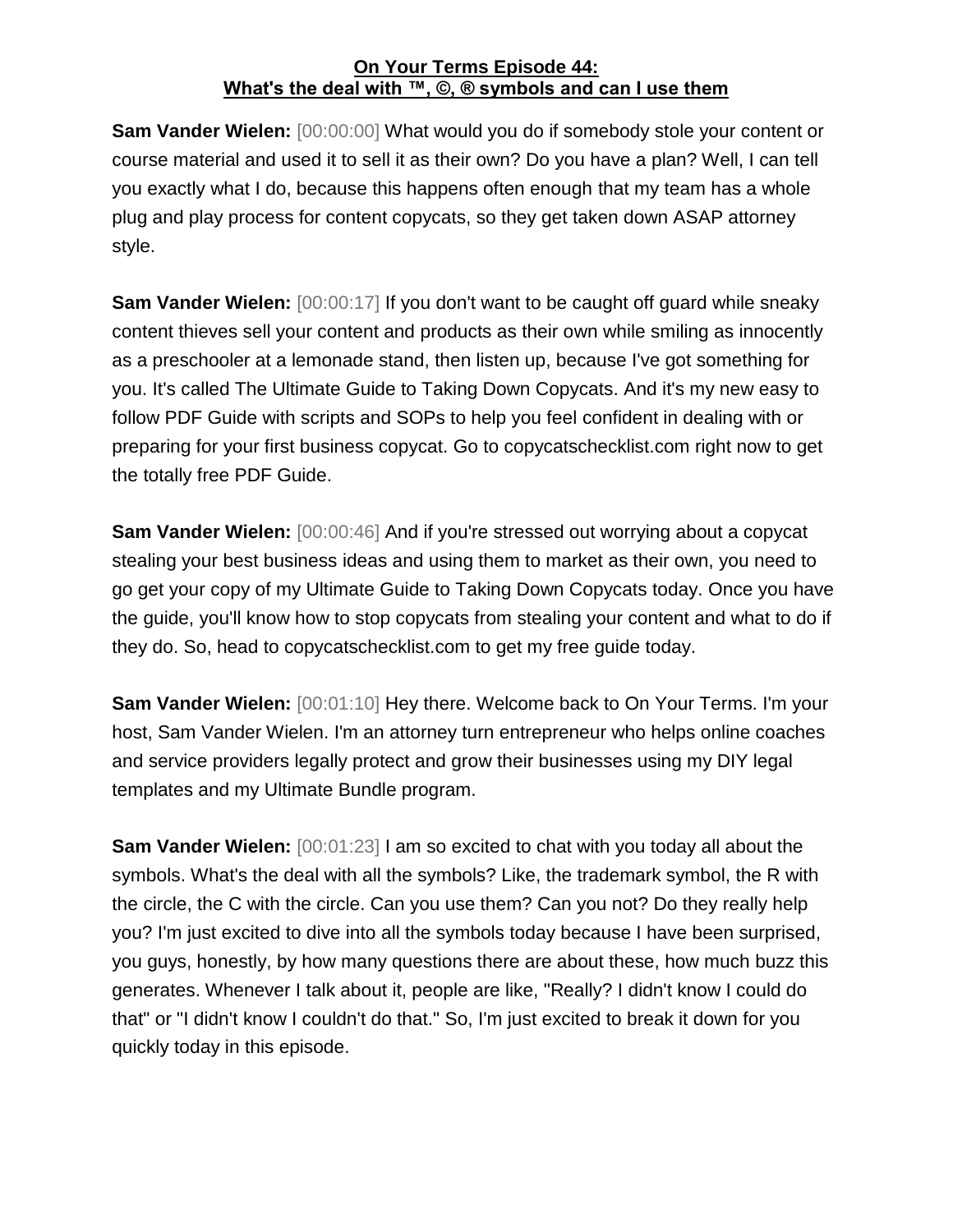**Sam Vander Wielen:** [00:01:53] Before we hop into today's episode, we've got to read the Reviewer of the Week. This week's Review of the Week comes from Betica83, who left a review of On Your Terms on Apple Podcasts. She said, "These podcasts have been perfect for me as I work through the multitude of angles starting Honeybee Health Coach PLLC and protecting myself as I provide diabetes education, and help patients navigate the complicated world of health care, and realize their full health potential." This is a great tool to accompany her legally legit package." She means my Ultimate Bundle. Well, thank you so much for leaving that review and thank you so much for being in the Ultimate Bundle.

**Sam Vander Wielen:** [00:02:27] And if you want to get a shout out on On Your Terms in a future episode, go ahead and leave a review on Apple Podcasts, and maybe you'll hear your review here, and you'll even be entered to win a \$20 Starbucks gift card, because I pick a reviewer every single month to win a Starbucks card on me. So, please go ahead and leave that review real quick.

**Sam Vander Wielen:** [00:02:47] And do me a favor, if you think that a friend would benefit from this episode or even my podcast, please go ahead and forward them this episode. Text it to them real quick so that you can share and spread the word about On Your Terms. I would so appreciate it.

**Sam Vander Wielen:** [00:03:02] So, what's the deal with all these symbols? I know, they're confusing. So, it's so funny because I see both sides of the coin. People use the trademark symbols and copyright symbol when they're not supposed to. And then, I see people not use it when they could use it and it would actually help them protect them. So, unfortunately, I see bad behavior on both sides.

**Sam Vander Wielen:** [00:03:24] I also feel like I see so much misinformation around these and I always see all these, like, non-lawyers marketing types talking about how to use these. And I'll be like, "No. That's not what you do." And, really, they just don't understand the purpose behind it. So, I'm hoping to just give you, like, simple, easy to implement tips here.

**Sam Vander Wielen:** [00:03:44] It's also really important that we use these properly because it is a little bit of don't use it, you lose it kind of scenario. But also using them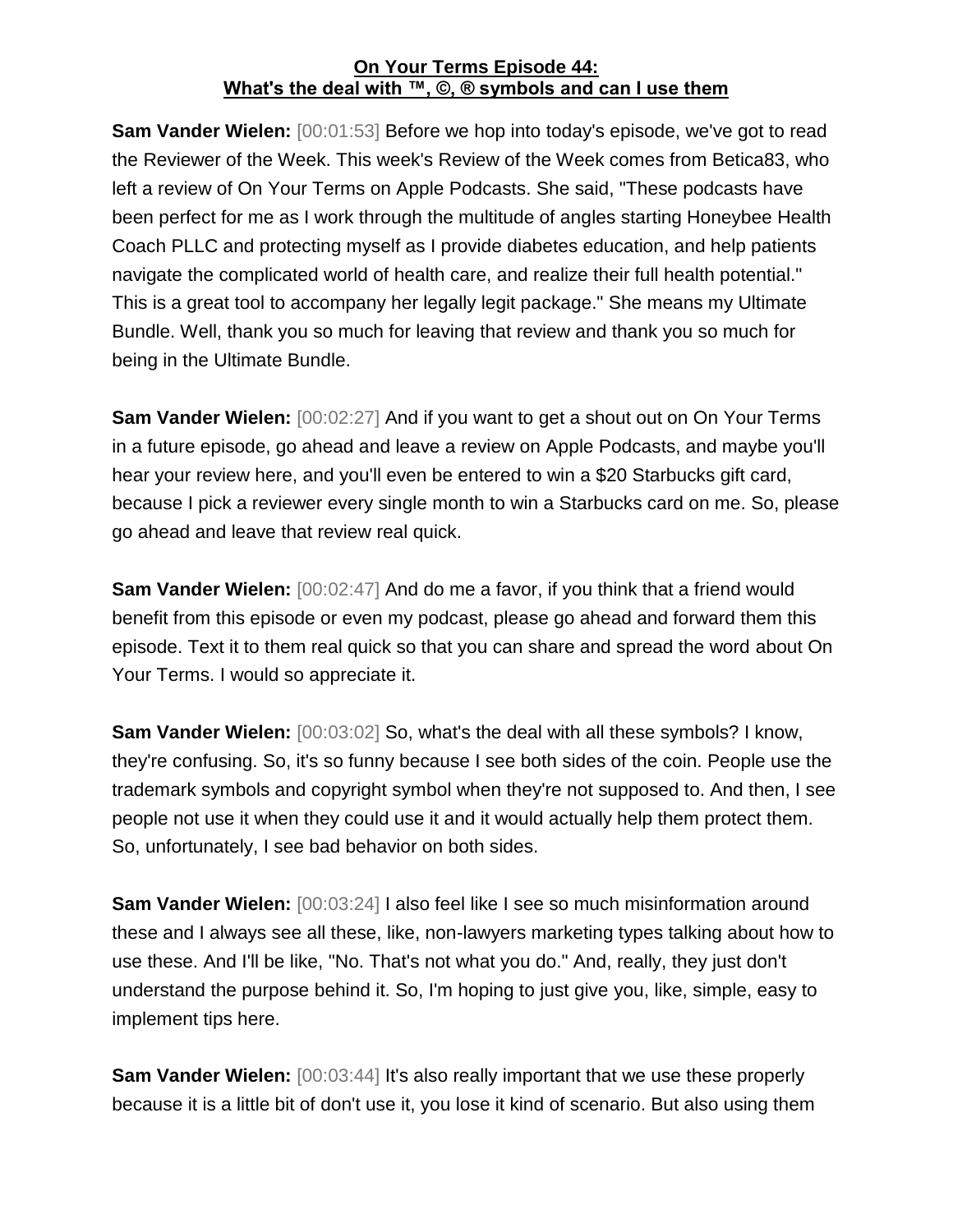improperly can actually get you in trouble. So, I'll never forget when I was practicing law and I went to go submit somebody's trademark when I was a very young lawyer. And you have to submit, like, examples of how you've been using the mark - they're called specimens - when you go to register your trademark.

**Sam Vander Wielen:** [00:04:10] And one of the specimens that they had given us had a little R with the circle around it, the registered trademark symbol, on the specimen. And, you know, we thought this was like a mock up of it. So, it was like, "Okay. Cool. Here you go." And it turns out that the client had actually been using the R with the circle on their logo even though they hadn't registered it.

**Sam Vander Wielen:** [00:04:31] And so, when the United States Patent and Trademark Office reviewed their application and went back and looked and saw that they were already using the R with the circle on their website and elsewhere in marketing, they declined to register the mark because they were using it improperly. So, it's really important that we don't mess this up. Don't worry, we'll breakthrough all of this today.

**Sam Vander Wielen:** [00:04:55] All right. Let's talk about the copyright symbol first, since there's only one of those. And this is a really important one for you to know how to use properly because it can really help protect your content. So, the symbol that I'm talking about is the C with the circle around it.

**Sam Vander Wielen:**  $[00:05:12]$  I only use Mac, like Apple products, so if you use that, then there are emojis for it. I'm sure all the other tools have it as well, but I know for sure there are emojis for it. I also do control command space on my keyboard, and that pops up the emojis on your computer. So, that's one way you can do it.

**Sam Vander Wielen:** [00:05:35] Another way you can just do this very, very simply or when you're writing documents, if you don't want to use an emoji, is, Google copyright symbol. And it's like a font - I don't know - there's some techie description of it. But, basically, I'll just Google copyright symbol and then I copy and paste that in. If you're working in a Google Doc or a Word Doc or Pages, you can go to insert symbol and then choose the copyright symbol. So, that's kind of how you get the symbol.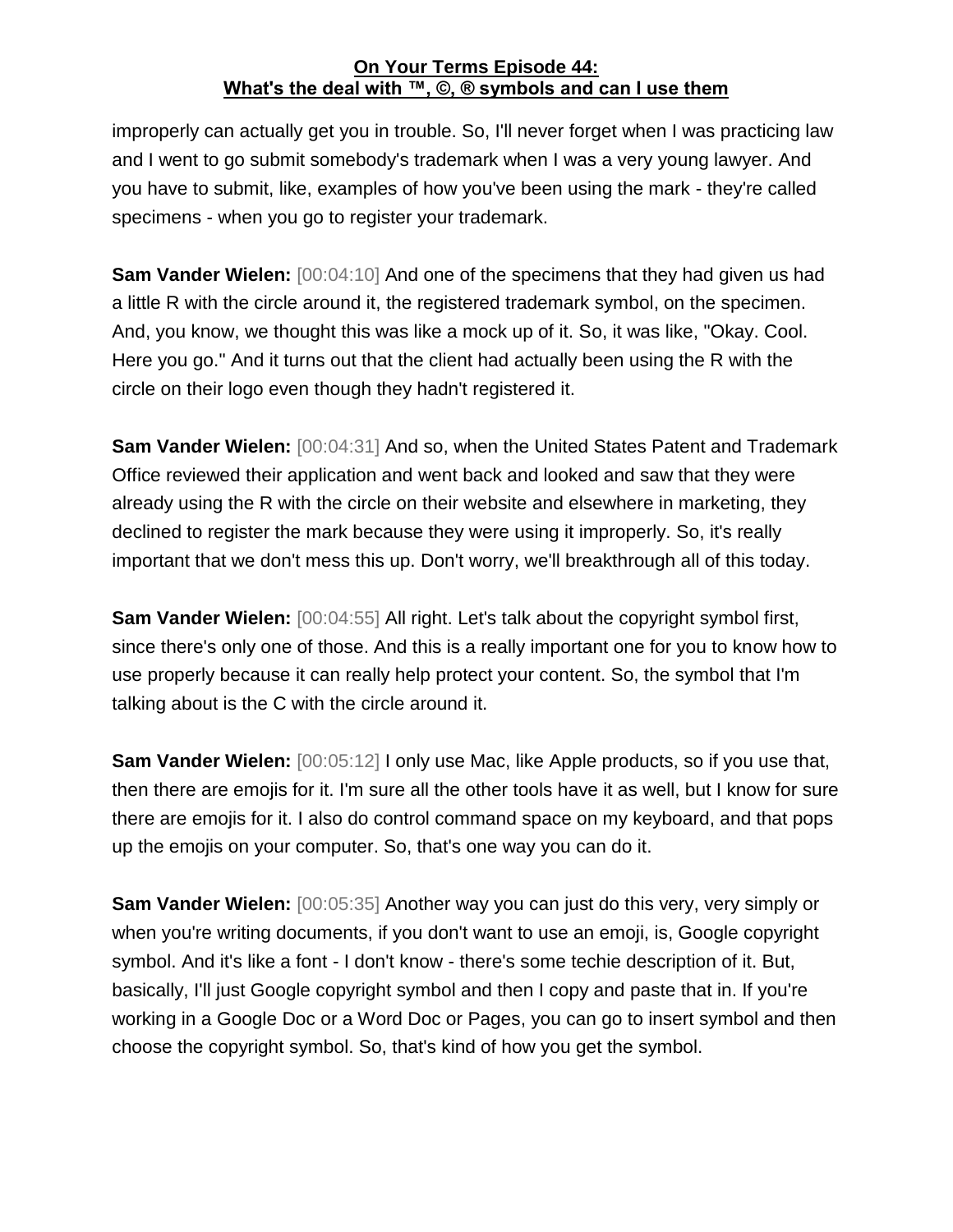**Sam Vander Wielen:** [00:06:04] I think the confusion, though, comes from can you use it? That's what most people's questions are. So, I did a reel on this actually on Instagram and it went really wild. But, also, it was so funny, like, a couple of people got really mad at me because I was explaining the point of this reel was just saying that the copyright symbol, the C with the circle, is one that you can use whether you've registered or not. And the point of the reel was just telling you like, "Hey, did you know that you could use this even if you haven't registered?"

**Sam Vander Wielen:** [00:06:32] And then, all these people jumped on my back. Most people were really happy. But a few people jumped on my back and were like, "That doesn't mean it's the same protection. Like, I can't believe you don't even know what you're talking about." I was like, "No. No. That's not the point of the reel. The point of the reel was just to tell people that there's a lot of confusion about whether or not you can use it if you haven't registered." So, let's break down what some of their comments are and kind of why they were jumping in and saying that.

**Sam Vander Wielen:** [00:06:59] You can use the copyright symbol on your written documents, like PDFs or bottom of your videos or blog posts or your website. You can use that on anything that is copyrightable, even without registering it. So, even if you have not sent off this piece of content to the United States Copyright Office, you can put the copyright symbol.

**Sam Vander Wielen:** [00:07:22] The way that you do this is by what I call the copyright formula. So, you use the copyright symbol, then you put the year of first publication. So, that's the year that you first published this work. So, if you published this work back in 2018, then that's what you would put. And you would leave it as that because you want to establish that you wrote it first.

**Sam Vander Wielen:** [00:07:42] So, a lot of people get confused and they think they need to keep updating the year every single time. That's not what you would want to do, because you would want to establish that you actually did something first. It's not being the most present. Plus, you get copyright protection for your entire lifetime, plus 70 years after your death, so I don't think we're in a rush to update the year. So, you can leave the year of first publication.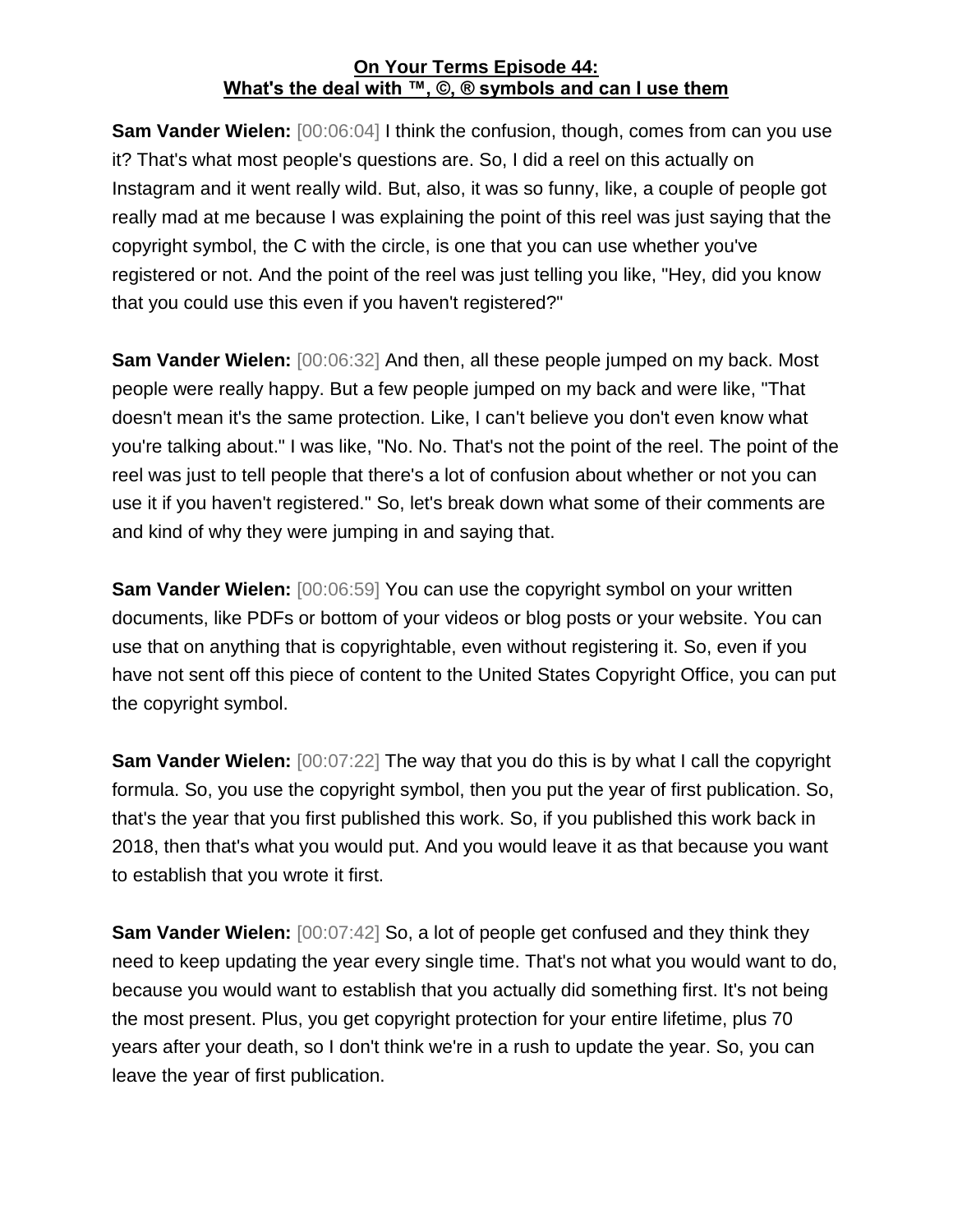**Sam Vander Wielen:** [00:08:07] And then, you put the name of your business or whoever owns this piece of content, who created, who's the author of this content. So, if I was doing something today, it would have the copyright symbol, 2022, Sam Vander Wielen LLC. And like I teach you, if you have an LLC, you want to do everything in the name of the LLC, act on behalf of your LLC. And so, when I produce documents for the business, I do it on behalf of the LLC.

**Sam Vander Wielen:** [00:08:33] And so, that has to be reflected in the copyright formula, because if somebody sued me or was upset about something I did in that document, I want them to sue the business. So, everything I do is just on behalf of the business. I'm always trying to bring it back to that and teach you all that as well. So, yes, you can slap that copyright formula on all of your stuff without registering. There's nothing else you would have to do. You can do that without having had taken any other steps.

**Sam Vander Wielen:** [00:09:00] And my point in that reel, too, is just, you should do that for anything because it's also not practical that you're going to send every single thing off for registration. You know, we create a lot of content in these businesses and you're not going to send it off, right? So, my point in that reel is just like, "Well, you can put that there without registering, so why not? Why would you not have it there?"

**Sam Vander Wielen:** [00:09:24] You might be thinking, though, like, "Well, what's the point of having that there without registering if it doesn't do too much for us?" Well, it does do a couple of things for you. So, for one, it puts somebody on notice that this is original content that you've created. It establishes who the owner is of that content. Because in your content formula, your copyright formula, you're telling them who owns the content. You're establishing the date that you created that content.

**Sam Vander Wielen:** [00:09:49] And you'll also kind of have a record of sorts. So, like let's say that you created a guide two years ago and then somebody copies it now, you'll have this document with the copyright formula on it, showing that you created it back then, and that you owned it, and that you were sending it out to people, you were sharing it, and then this person created theirs now.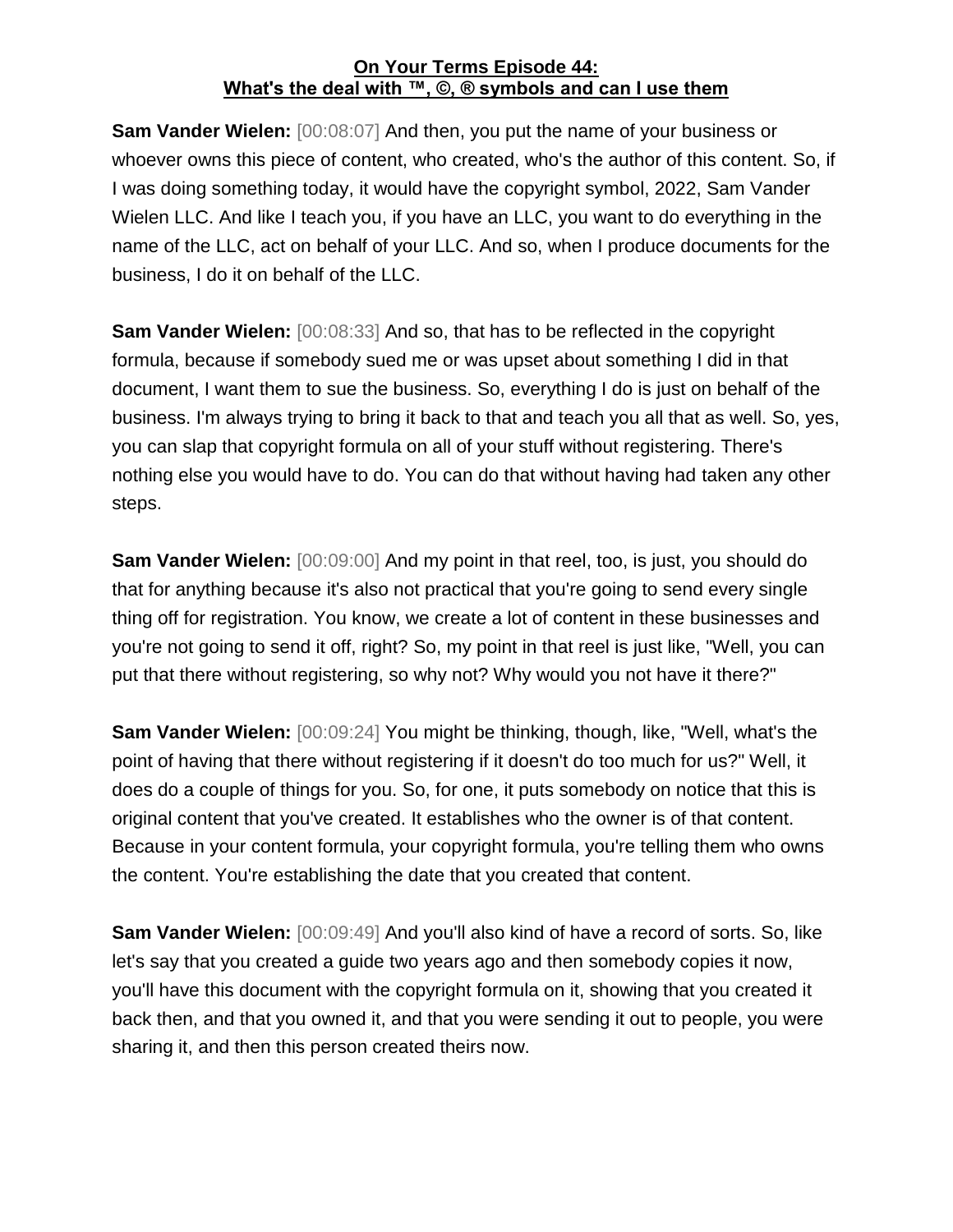**Sam Vander Wielen:** [00:10:10] You do have copyright rights. You have what's called common law copyright rights whenever you've created something that's original to you. So, as long as it's unique and creative enough, you've created it, it falls under the umbrella of copyright, meaning it's a literary work, it's a video, it's a song, it's lyrics, something like that, it falls under copyright. You still have rights.

**Sam Vander Wielen:** [00:10:35] What happens is that you, essentially, get what I call elevated rights or bonus rights when you register something. So, when you send something off to the U.S. Copyright Office, let's say, you have a PDF and you've had the copyright formula on it, you have some protection. Somebody can't just come along and steal it.

**Sam Vander Wielen:** [00:10:53] But, now, if you send that to the U.S. Copyright Office for registration and someone steals it, you get those elevated rights, which include things like being able to sue them in federal court and getting additional damages, establishing that you were the first to create it because you essentially get the benefit of the doubt, essentially, I would say, and you get the deference that you have created this thing first because you went and actually registered it.

**Sam Vander Wielen:** [00:11:19] So, let's say you registered your PDF and then somebody copies it later on. They never registered it, because they copied it, so they probably wouldn't do that. But if you were already registered, you're going to be able to show like, I already had registered this years ago and this person just came out now. You would be able to sue them in federal court, have access to all these additional damages, like I said.

**Sam Vander Wielen:** [00:11:42] So, it is a huge bonus. Don't get me wrong, it's a huge bonus to registering. And there definitely is a lot that you're missing when you don't register. I just always find with legal stuff in general for online businesses, for all of you, I just want to be this practical voice who's also like, "Well, you're not going to send everything off for registration. That's just not realistic."

**Sam Vander Wielen:** [00:12:04] You would have to have a legal team. Like, I would have to have literally a fulltime legal team to send every single thing that I do off for registration. We can't. I have what I call the bread and butter pieces. That's what I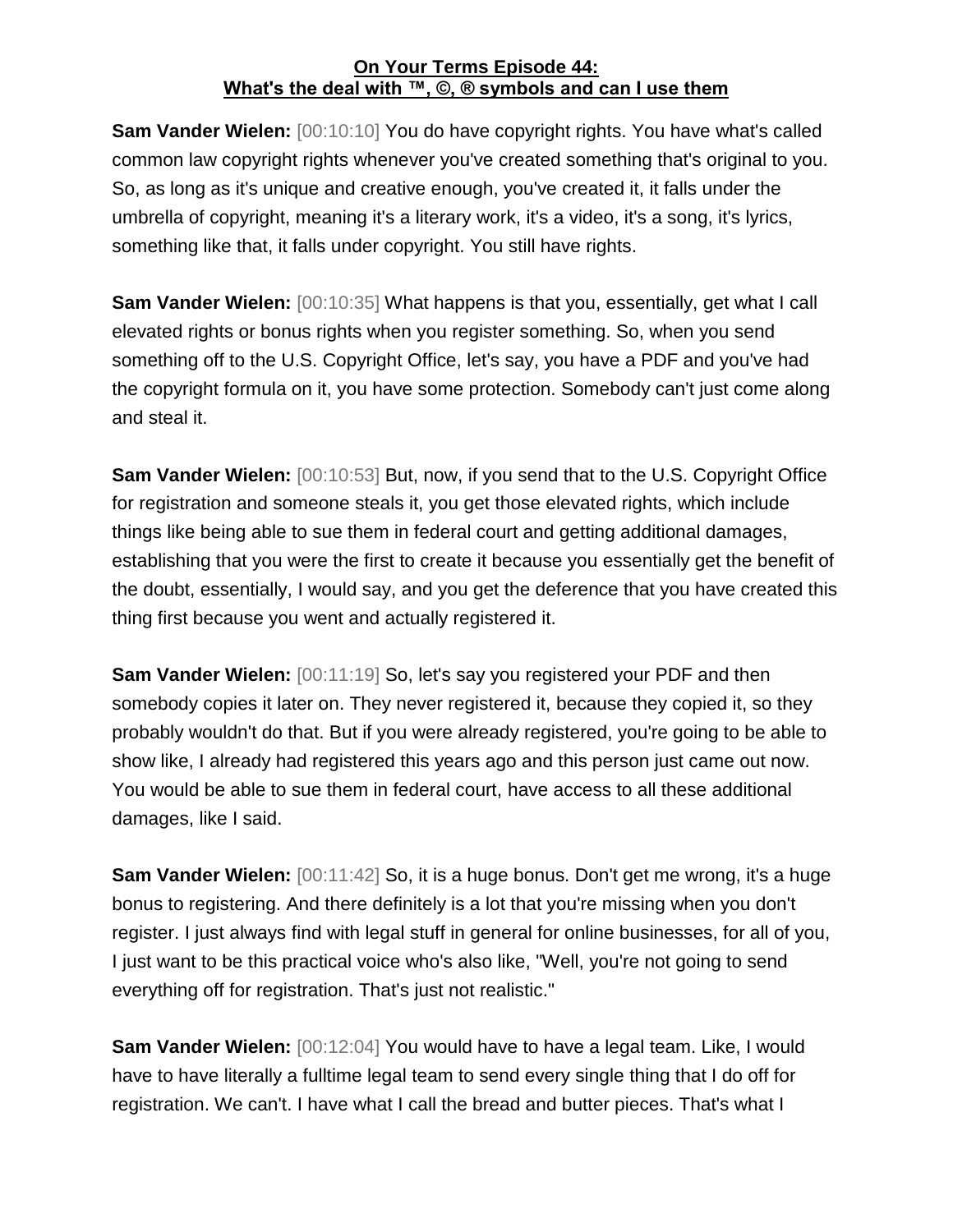consider to be register-able. That's what I do. That's the method I'm going to teach you very soon, in about another week for something I got coming for you.

**Sam Vander Wielen:** [00:12:25] But it's just not practical to assume that all online content creators are going to send everything off. So, I just want to teach you, like, you can use this copyright symbol. It does some stuff for you. Sure, it's not the best solution. It's not the ultimate solution. The ultimate solution is sending it off for registration, but it's just not practical. So, I know you're not going to do that for everything. So, that's that.

**Sam Vander Wielen:** [00:12:46] I want you to take this copyright symbol. I want you to slap it on all your PDFs. You can put it on the bottom of any guides. You can put it inside your course stuff, like on the slides for your courses, on trainings, on videos. You can do it all kinds of places. You can put it in your YouTube video descriptions. Everywhere. I have it on the bottom of the transcripts for the podcast. So, you can put this everywhere. You can use this a lot. So, hopefully, this part was helpful.

**Sam Vander Wielen:** [00:13:12] Let's jump in then to talking about trademark symbols. So, now, we understand what the copyright symbol is. There's only one for that one. And it's the same, by the way, whether you register or not. Hopefully, I mentioned that. But for trademark, that's a little bit of a different process.

**Sam Vander Wielen:** [00:13:25] So, we have one symbol that we use when you haven't registered something and one that you can only use when you have registered a trademark. The one that you can use when you have not registered any trademark is the TM. So, it's a little TM symbol. It doesn't have a circle around it. It's just a little whatever they call it - superscript TM.

**Sam Vander Wielen:** [00:13:47] You can use this on anything that falls under the trademark umbrella that's original to you. Of course, you always want to make sure you're not infringing on anybody else or anything like that. But anything that you've created that's original to you. So, I'm talking course names, product names, taglines, the names of your business if it's creative, logos, any of that kind of stuff, symbols if you have those for your business, you can put the TM on that.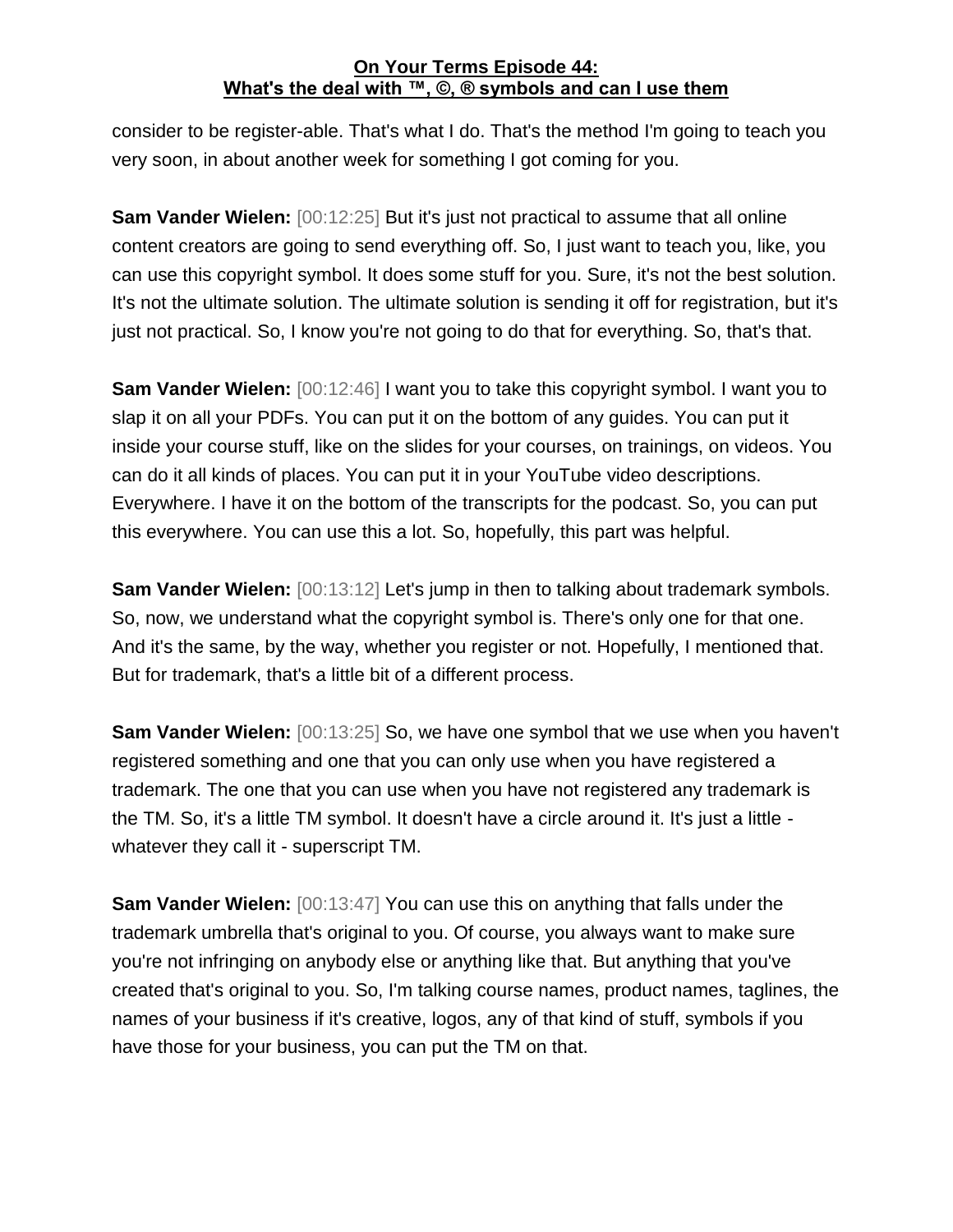**Sam Vander Wielen:** [00:14:15] And the cool thing about the TM is that you can use the TM without registering ever or you can use the TM on things while you're in the process of registering. Registration, for example, takes a really long time, like over a year, a-year-and-a-half to get everything back and to be approved. So, in that case, you want to use something in the meantime. So, I'm using a bunch of things right now where I'm just waiting for these things to go through. In the meantime, you want to use the TM.

**Sam Vander Wielen:** [00:14:45] You can obviously only use that on trademarkable things, so we don't want to just go slapping this on everything. I see people using this a lot on things that would never kind of pass muster for something for a trademark. I mean, there's nothing really wrong with that. It's just that if you think that you're getting protection for using it on a super generic word or something, and that would never get approved for a trademark, I don't know that you would have any success in enforcing it.

**Sam Vander Wielen:** [00:15:09] It's really a signal. That's kind of what I think of it as. So, the TM to me is like a signal. It's kind of telling other people like, "Hey, I consider this to be something that's my intellectual property. Something I'd be worth ready to enforce that I'm not okay with you using." That's kind of like the subscript that I see when I see somebody using the TM. It doesn't give you a ton of enforcement mechanisms, but it does give you some intellectual property rights.

**Sam Vander Wielen:** [00:15:35] So, when you create something, again, you have common law trademark rights. You technically only have common law trademark rights wherever you're using this mark in the geographic location that you're actually using it. Where I find that to be a little confusing for people like us is, like, what happens when you're using it online and we're using it everywhere.

**Sam Vander Wielen:** [00:15:57] I have clients in every state. I have clients and followers in every state. I have customers in, like, six or eight countries now, I think. So, what does that mean? Because I'm using some of my stuff everywhere. So, I don't know that the law has exactly come down on that yet because this industry is relatively new in the eyes of the law and the law is a dinosaur. But, essentially, what it has said is like, "Yeah. You have common law trademark rights." Again, it's not like you have to register in order to get any rights. You have some - hear me loud and clear - you have some just by creating something that's original to you, but it's definitely not as good as registering.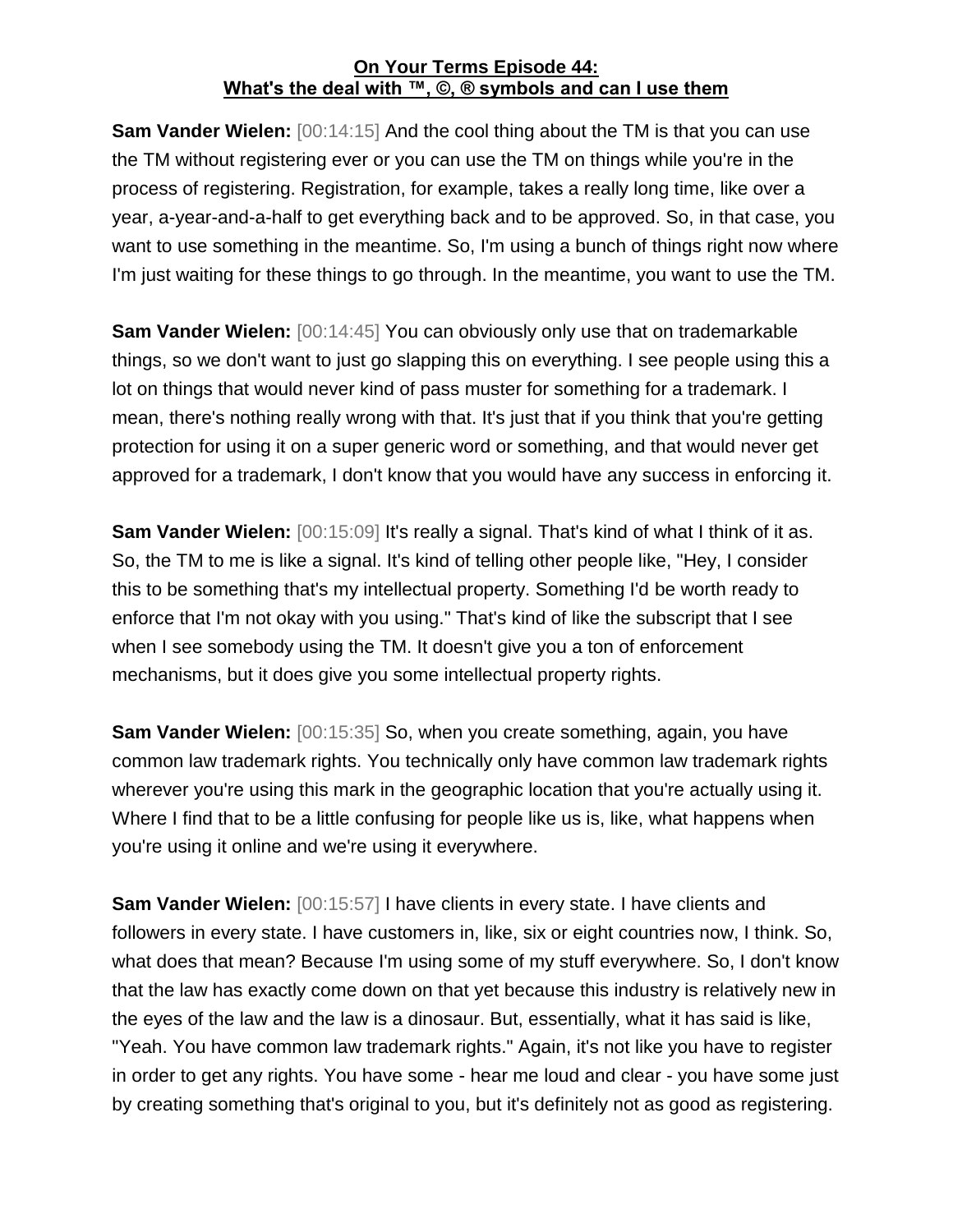**Sam Vander Wielen:** [00:16:36] So, registering your mark with the United States Patent and Trademark Office, USPTO, that gives you tons of elevated rights. Same thing as a copyright. It gives you access to federal courts. A presumption of having established this thing early at the time or earlier. Because, essentially, when you register a trademark, you are like putting a pin in history. It's like you're registering this thing, you're saying that you're using it, and you have to actually show them how you're using it, and then they approve you for it. And so, you kind of have this proof sitting there all the time.

**Sam Vander Wielen:** [00:17:09] So, if three years from now, six months from now, someone starts using your program name, you can be like, "It's a registered trademark. You can't use it." And that's what really helps with registering is that it cements this, like you don't have to argue anymore. Like, "I was using it first. You were doing this," because you've now cemented this in time. So, that's kind of the benefit. We're going to be talking a lot more about the registration process and all of that over the next couple of weeks.

**Sam Vander Wielen:** [00:17:34] So then, what's the R with the circle around it? The R with the circle around it means registered trademark. That, you can only use once you've actually registered your trademark with the United States Patent and Trademark Office and it's been approved. So, you don't start using that just when you file your application. You actually have to wait and get approved. Once it's approved, then you can slap that on whatever phrase or word that you're using it on.

**Sam Vander Wielen:** [00:17:59] So, those are the symbols. The C with the circle is for copyright, you can use that now, you can also use that if you register. The TM, you use on things that are trademarkable that are not registered. And then, the R you can only use when you've actually registered a mark.

**Sam Vander Wielen:** [00:18:15] So, I hope that this was helpful. I go into this a little bit more inside of my Ultimate Guide to Taking Down Copycats. It's my new freebie, chockfull of information about how to protect your content, what to do about copycats. I give you little take away to-do list for every single section of this guide so that you know exactly what steps you need to take. And I break it down just as simply as I always do,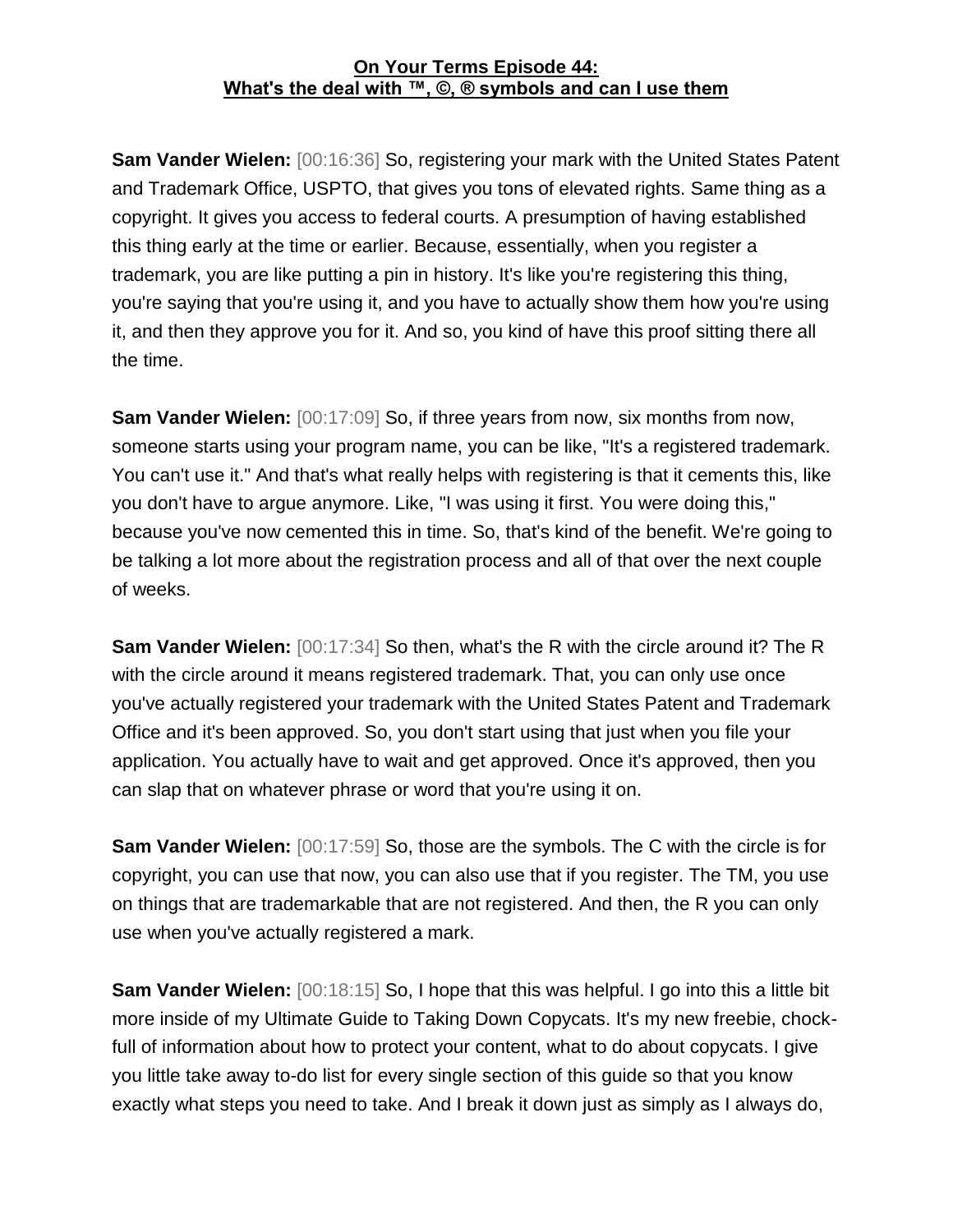just to make sure you have just what you need to keep copycats off your content or to be able to do something about it if they take it anyway, because we all know that can happen.

**Sam Vander Wielen:** [00:18:46] So, you can grab that link to my free guide, my Ultimate Guide to Taking Down Copycats in the description. I would love for you to send me a DM on Instagram. Let me know if this was helpful. If the Ultimate Guide to Taking Down Copycats is helpful to you, shoot it to a friend. Send the link to sign up for it to a friend, if you could do me that favor, because you don't want to break my intellectual property. So, send them the link to sign up for it or tag me on social media so I can share that you're loving the guide. It would mean so much to me.

**Sam Vander Wielen:** [00:19:14] I am so excited. It's only about one more week until I've got something so big coming to help you actually make sure that you can do something about it if copycats snag your content. I am so excited for that to drop so soon.

**Sam Vander Wielen:** [00:19:28] So, I can't wait to carry this conversation over to Instagram. Let me know if this was helpful. I'm @samvanderwielen over there. Hopefully, we're connected already. Until next week. Next week, we're talking about the difference between stealing content and mimicking. I can't wait to break that one down. Talk to you next week.

**Sam Vander Wielen:** [00:19:48] Thanks so much for listening to the On Your Terms podcast. Make sure to follow on Apple Podcasts, Spotify, or wherever you like to listen to podcasts. You can also check out all of our podcast episodes, show notes, links, and more at samvanderwielen.com/podcast. You can learn more about legally protecting your business and take my free legal workshop, Five Steps to Legally Protect and Grow Your Online Business, at samvanderwielen.com. And to stay connected and follow along, follow me on Instagram, @samvanderwielen, and send me a DM to say hi.

**Sam Vander Wielen:** [00:20:27] Just remember that although I am a attorney, I am not your attorney, and I am not offering you legal advice in today's episode. This episode and all of my episodes are informational and educational only. It is not a substitute for seeking out your own advice from your own lawyer. And please keep in mind that I can't